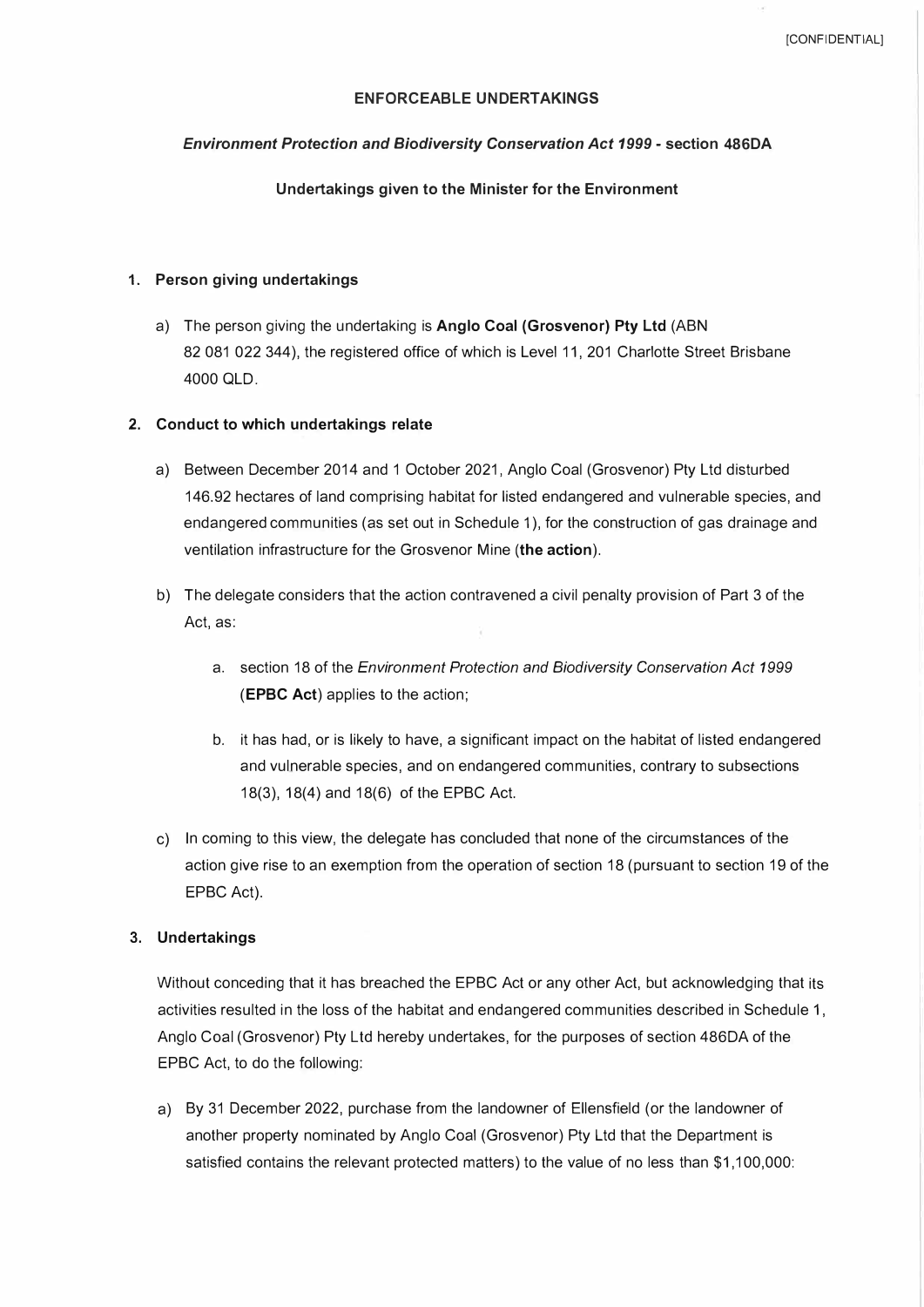- *i. the right to establish a 565 hectare ecological offset for Squatter Pigeon Habitat, Koala Habitat, Greater Glider Habitat and in accordance with the Environment Protection and Biodiversity Conservation Act 1999 Environmental Offsets Policy (October 2012) (Offsets Policy);*
- *ii. the right to establish a 201 hectare ecological offset for Brigalow TEC, Australian Painted Snipe Habitat and Ornamental Snake Habitat in accordance with the Offsets Policy.*
- *b) By 31 December 2022:*
	- *i. purchase from the landowner of Ellensfield (or the landowner of another property nominated by Anglo Coal (Grosvenor) Pty Ltd that the Department is satisfied contains the relevant protected matters) to the value of no less than \$450,000, the right to establish a minimum 210 hectare ecological offset for the Poplar Box TEC in accordance with the Offsets Policy; or*
	- *ii. contribute a single \$500,000 (GST exclusive) payment to a program specified by the Delegate in writing, to advance the protection and long-term conservation of Poplar Box TEC. Anglo Coal (Grosvenor) Pty Ltd must provide written notice to the Department of Agriculture, Water and the Environment, with documentary evidence, that the single \$500,000 payment to the nominated program has been made, within 5 business days of making the payment.*
- *c) Within 6 months after the date of the Delegate's acceptance of this undertaking, Anglo Coal (Grosvenor) Pty Ltd must submit for the written approval of the Minister one or more Offset Management Plan/s for the offset areas mentioned above to satisfy the requirements of the Environmental Offsets Policy in respect of the residual significant impacts on the protected matters specified in Schedule 1. The Offset Management Plan(s) must be prepared in accordance with the Environmental Offset Policy and the Environmental Management Plan Guidelines.*
- *d) Procure that the owners of the land the subject of the offsets seek a declaration that the land the subject of the offsets is an area of high nature conservation value under section 19F of the Vegetation Management Act 1999 (Qld).*

## *4. Definitions*

*Environmental Management Plan Guidelines: The Environmental Management Plan Guidelines (2014 ), or subsequent revision. Available at: https ://www. e nvi ro nm ent. gov. au/ epbc/pu bi ications/ environ me nta I-man age me nt-p la n-g u i deli nes*

*protected matters: Any matter protected under the provisions of the EPBC Act.*

*5. Acknowledgements by Anglo Coal (Grosvenor) Pty Ltd*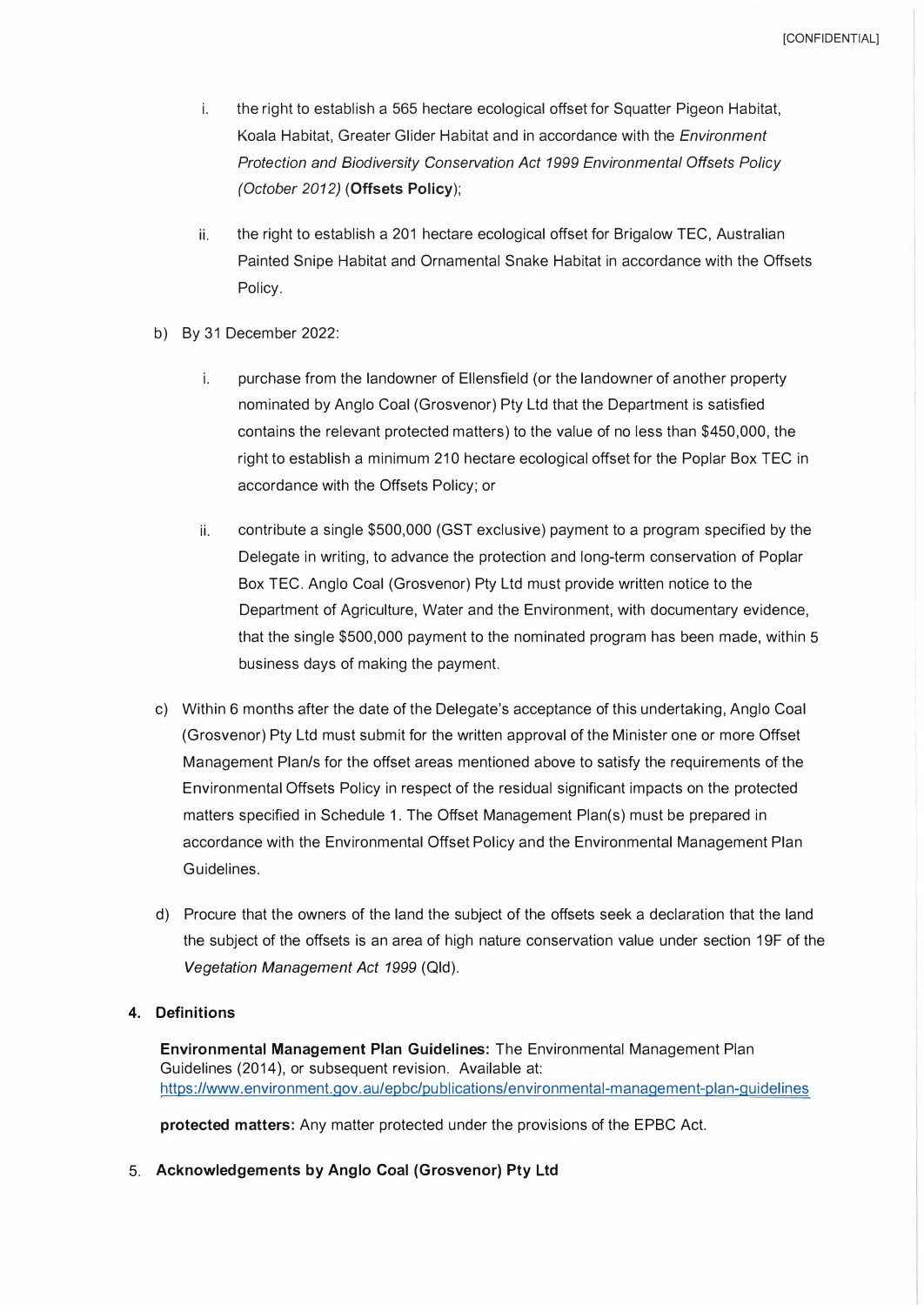*Anglo Coal (Grosvenor) Pty Ltd acknowledges that:* 

- *a) the Minister will make this undertaking available for public inspection including on a public register;*
- *b) the Minister, and/or the Commonwealth, may from time to time publicly refer to this undertaking including through, but not limited to, media releases; and*
- *c) giving false or misleading information is a serious offence.*

## **6. Acknowledgement by the delegate**

*The delegate acknowledges that acceptance of this undertaking (and subject to Anglo Coal (Grosvenor) Pty Ltd fulfilling the requirements of the clauses above) is an alternative to the Minister pursuing further action against Anglo Coal (Grosvenor) Pty Ltd in relation to the action.*

*Signed for and on behalf of* **Anglo Coal (Grosvenor) Pty Ltd** *(ABN 82 081 022 344), in accordance with section 127 of the Corporations Act 2001 (Cth) by* 

| Signature of director | Signat |
|-----------------------|--------|
|                       |        |
| Name                  | Name   |



Signature of director/secretary

# **Acceptance of undertakings**

in accordance with \$486DA of the *Etivisophient Protection and Biodiversity Conservation Act*<br>1999, I ... //Malflew://Keumington.com/addelegate of the Minister for the In accordance with s 486DA of the Environment Protection and Biodiversity Conservation Act *Environment, hereby accept the undertakings set o{!t herein.*

 $\frac{15}{12}$ *Dated: Signed:*